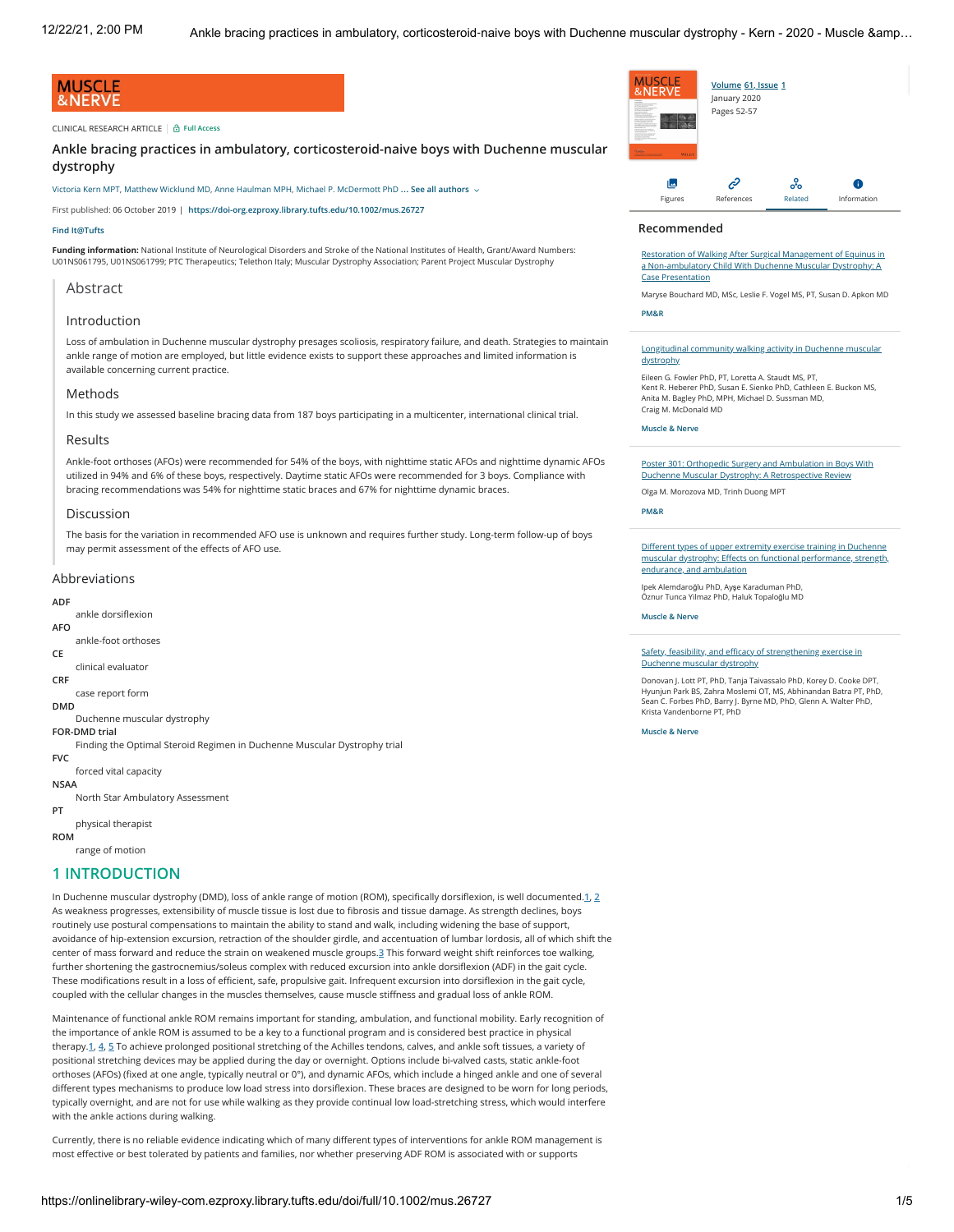prolonged ambulation. No evidence yet exists to indicate at what time, age, or joint flexibility level intervention should be initiated. The Finding the Optimal Steroid Regimen in Duchenne Muscular Dystrophy (FOR-DMD) trial gathered data on a large group of boys with DMD that included information on ankle passive range of dorsiflexion motion, the type of AFOs recommended, and the recommended and actual wearing times. We examined baseline data from the FOR-DMD trial to describe current international practices of prescribing different AFOs in a cohort of DMD patients from five countries. We expected to find differences between countries with regard to AFO prescription, given different health-care systems, and expected to find similar compliance across different styles of bracing given that the recommendations were being made by perceived experts in DMD care.

### **2 METHODS**

The FOR-DMD trial is an international, multicenter, randomized, double-blind, parallel-group trial comparing 3-year outcomes for the three most commonly used corticosteroid regimens. The trial is being performed at 32 sites in five countries (United States, Canada, United Kingdom, Italy, and Germany) in genetically confirmed DMD boys from age 4 to 7 years 11 months (at randomization), although two boys age 8.1 years were ultimately enrolled. Boys were required to be steroid-naive and able to walk at least 6 minutes to enter the study. Details of this study have been published.**6** Physical therapy assessments include measurements of passive ROM, muscle extensibility, posture, strength, and function using the North Star Ambulatory Assessment (NSAA) and timed function studies.**7**, **8** The study was approved by the local institutional review board/ethics committee at each participating institution. Written informed consent was obtained from the parents/legal guardians of the study participants.

The clinical evaluators (CEs) at the different sites underwent hands-on training with the lead physical therapists (PTs) of the FOR-DMD trial. Reliability of the assessments was verified via review by the lead PTs of videotapes of the assessments of the first two patients enrolled at each site. Feedback for consistency and accuracy was provided back to the CE by phone call or meeting.

In this study, because interest was in the association between gastrocnemius shortening and ankle dorsiflexion, measurement of ankle dorsiflexion was undertaken in the supine position with the knee in full extension. The calcaneus was held in neutral alignment while pressure was applied over the midsection of the foot to dorsiflex the ankle as much as possible, preventing inversion. The axis of the goniometer was over the lateral malleolus, with the stationary arm aligned with the fibular head along the lateral aspect of the lower leg. The "moving arm" was held parallel to the lateral aspect of the fifth metatarsal, and aligned with the posterior third of the foot to ensure the gastrocnemius range was being monitored and not that of the plantar structures of the foot. The range of dorsiflexion past plantargrade was noted as +X° and range lacking from plantargrade as −X°. Normal range is 20° dorsiflexion to 50° plantarflexion.**9** The CE used an appropriately sized goniometer to measure ankle ROM to the nearest degree. Passive range was measured so that the subject needed to relax, whereas the CE ranged the joint. Measurements were taken with a "moderate" degree of stretch applied and with the child trying to dorsiflex the foot at the same time. The child was asked to count to ten while measuring the range.

Data from the trial regarding the use of brace interventions for ankle range of motion specifically were entered by the CE at each site under the following headings: Static AFO; Contracture Correction Device; Serial Casting; and Stretching Exercises. With the input of several lead PTs in each participating country, descriptions of the braces they documented under each heading were gathered. "Static AFO" was universally applied to mean a rigid plastic AFO with nonelastic straps across the proximal tibia and ankle mortise, possibly also across the forefoot. These are generally custom molded to each patient and are set at neutral ankle dorsiflexion (0°) with a neutral hindfoot (0° of calcaneal varus/valgus) and allow no motion of the ankle joint. Under "Contracture Correction Device," most PTs documented any type of jointed or hinged brace that provided some low load stress into ADF by either nonelastic straps or a mechanical spring-loaded hinge. These are generally designed to provide and allow gradual motion into greater degrees of ADF over several hours of use as the soft tissue relaxes and extends in response to the loading stress. In Canada, a process of serial splinting was occasionally used whereby trained occupational therapists mold new static splints periodically in response to increasing range of motion. By report of one of the Canadian PTs, this process was not documented on the case report forms (CRFs) as it did not fall clearly into any category. As this study focused on the brace interventions, data on other stretching strategies are not included in the analyses.

In addition to the specific style of brace recommended by the CE, the prescribed frequency and duration and the reported compliance (documented as hours used) were collected. Compliance was determined through documentation of the parental reports on actual use.

Pairwise comparisons among groups defined by type of AFO used were compared with respect to age and ADF ROM, using Wilcoxon rank sum tests. All statistical analyses were performed using SAS version 9.4 (SAS Institute, Cary, North Carolina). A significance level of 5% was used for hypothesis testing.

### **3 RESULTS**

There were 196 boys randomized in the FOR-DMD trial. Baseline data on bracing were available in 187 (95.4%) of these boys (Table **1**). Fifty-four percent of boys received a recommendation for bracing of any kind (ie, 101 of 187), mostly for nighttime static AFOs (N = 95). The frequency of recommendation of nighttime use of a static AFO varied across countries as follows: 46 of 78 (59%) in the United States; 11 of 22 (50%) in Italy; 28 of 57 (49%) in the United Kingdom; 5 of 12 (42%) in Canada; and 5 of 18 (28%) in Germany. Fifty-one occurrences of actual use of a static AFO at night were documented; therefore, 44 families (46%) did not comply with this recommendation.

### **Table 1.** Characteristics of enrolled participants

| Category                             | Mean (SD) or number (%) | $\blacktriangle$ |
|--------------------------------------|-------------------------|------------------|
| Age (years)                          | 5.9(1.0)                |                  |
| Degrees of ROM of ankle dorsiflexion |                         |                  |
| Left                                 | 5.6(9.1)                |                  |
| Right                                | 5.7(9.4)                |                  |
| Bracing recommendation               |                         |                  |
| None                                 | 86 (46.0%)              |                  |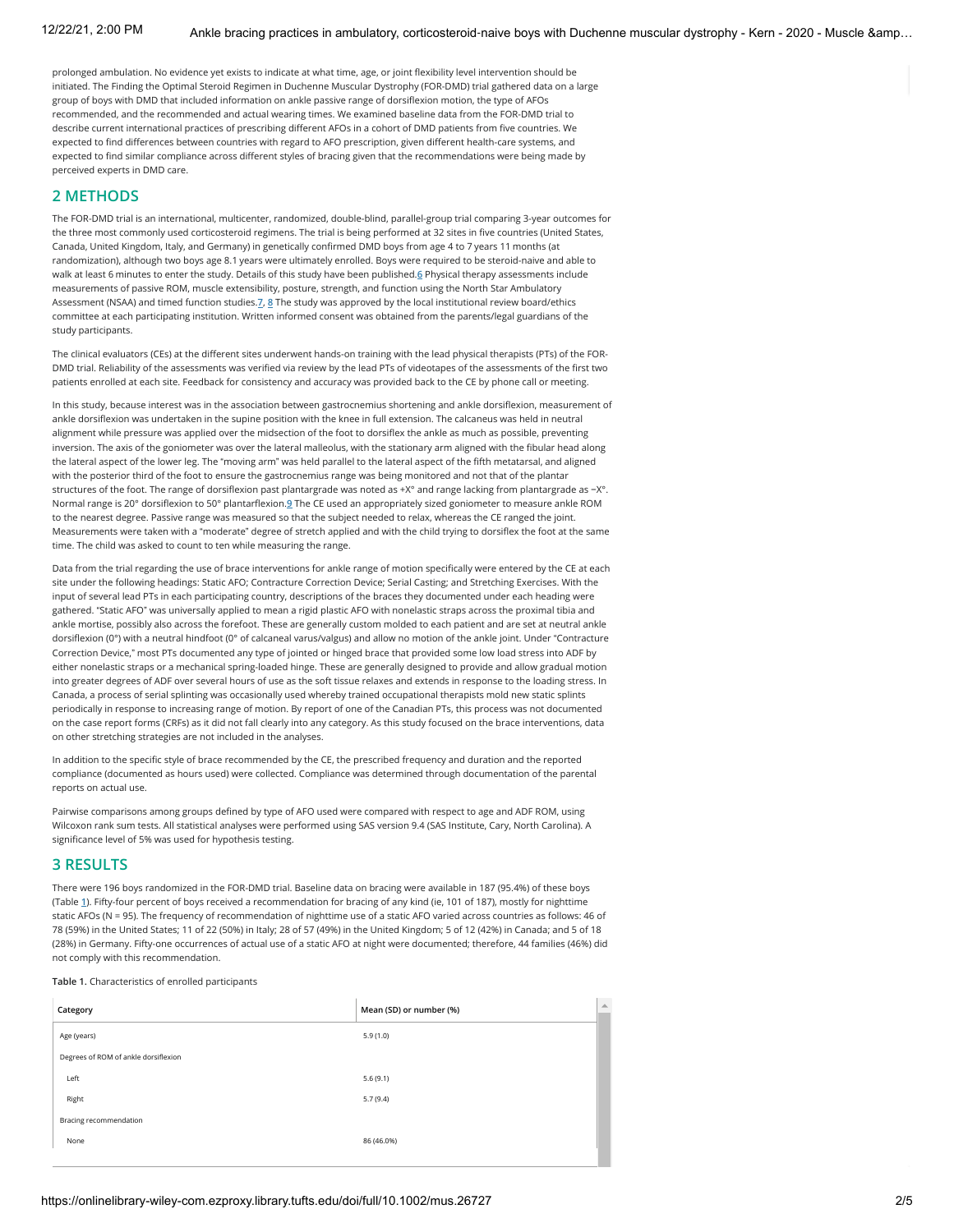| Category    |                              | Mean (SD) or number (%) |                          |
|-------------|------------------------------|-------------------------|--------------------------|
|             | Static daytime               | 2(1.1%)                 |                          |
|             | Static nighttime             | 92 (49.2%)              |                          |
|             | Static daytime and nighttime | 1(0.5%)                 |                          |
|             | Static and dynamic nighttime | 2(1.1%)                 |                          |
|             | Dynamic nighttime            | 4(2.1%)                 |                          |
| Bracing use |                              |                         |                          |
|             | Static daytime ( $n = 4$ )   |                         | $\overline{\phantom{a}}$ |
|             |                              |                         |                          |

Abbreviations: ROM, range of motion; SD, standard deviation.

\* Daytime static ankle-foot orthoses were used by 5 boys; data on frequency/hours of use were missing for 1 boy.

† Nighttime static AFOs were used by 51 boys; data on frequency of use were missing for 3 boys and data on hours of use were missing for 5 boys.

Daytime use of static AFOs was rarely recommended at any site. It was recommended for three boys (1.6%; 1 each in the United States, Canada, and Italy), whereas it was documented as used by five boys (2.7%; 4 in the United States and 1 in Canada).

The use of "contracture correction devices" or dynamic AFOs, was recommended for two boys (10%) in Germany and four boys (5%) in the United States. Neither of the two German boys complied with the recommendation, whereas all four of boys in the United States reported compliance. The remaining countries did not recommend nor use dynamic AFOs. No one documented the use of serial casting.

No statistically significant differences were noted between type of AFO employed and age (Figure **1**) or ADF ROM (Figure **2**). The small sample sizes for all types of AFO used, other than nighttime use of static AFOs, precluded meaningful comparisons. We noted that three of the four boys using dynamic AFOs were under the age of 5.5 years, whereas the ages of boys using static AFOs tended to be somewhat higher (Figure **1**). A smaller ADF ROM tended to be associated with use of the dynamic style of brace (at or just below 0° or neutral), whereas static braces tended to be more often used with initial passive dorsiflexion greater than 0° (Figure **2**), although comparisons are limited by the small sample sizes. There was little relationship between ankle ROM and age, although there were some boys who exhibited more impairment after the age of 7 years (see Figure **S1** online).

**Figure 1 Constant of the Constant of the Constant of the Constant of the [PowerPoint](https://onlinelibrary-wiley-com.ezproxy.library.tufts.edu/action/downloadFigures?id=mus26727-fig-0001&doi=10.1002%2Fmus.26727)** 

Distribution of age by use of AFOs. Each dot indicates an individual subject. AFOs, ankle-foot orthoses

**Figure 2 Open in figure viewer [PowerPoint](https://onlinelibrary-wiley-com.ezproxy.library.tufts.edu/action/downloadFigures?id=mus26727-fig-0002&doi=10.1002%2Fmus.26727)**<br> **PowerPoint** 

Distribution of ADF ROM, measured as degrees from plantargrade, by use of AFOs. Data are shown for the left (A) and right (B) ankles. ADF ROM, ankle dorsiflexion range of motion; AFOs, ankle-foot orthoses

### **4 DISCUSSION**

The standards of care for DMD include broad recommendations for a spectrum of therapeutic interventions for ROM maintenance, including stretching, bracing, and use of equipment to achieve supported standing position. Few details have been presented, and prescription based on the published standards requires each PT to determine the "best" options.**5**

Bracing was used in just over 50% of the patients for prevention of ankle plantarflexion contractures in the five countries participating in the FOR-DMD trial. As all participants entered the study with the ability to walk functional distances (as measured by the 6-minute walk test), the lack of use of static AFOs during the day seems to confirm that permitting ambulatory compensations is practiced in the five countries in FOR-DMD. Wearing a static AFO during the day would limit the participant's ability to walk by preventing functional compensations for weakness or would require seated time during the day for prolonged stretching. Enforced sitting in an otherwise ambulatory boy with DMD is generally believed to be counterproductive to prolongation of the ambulatory stage of the disease.**10**, **11** This is the likely reason serial casting appears to no longer be used in the five countries in the study, as even fairly lightweight fiberglass casts limit ambulation in boys with progressive weakness. Serial casting would increase resistance to leg motions during walking, thereby overstressing fragile muscle tissue and possibly accelerating disease progression.**12** The fact that more than half of the boys received a prescription for some kind of bracing indicates that many PTs are applying strategies of prolonged positional stretching in their practice. However, there was no uniform practice with regard to bracing prescriptions. The lack of a mechanism to verify that the brace prescription came only from the CE may also have impact on the nonuniform prescription patterns identified. This variability may be linked to several issues with regard to treating boys with DMD, such as lack of availability of certain types of braces, lack of training, reliance on other strategies to address ADF ROM, and the different theoretical paradigms.

Contrary to our hypothesis, the differences we observed are not statistically significant, possibly due to the small cohorts in each bracing category. In this study we have provided a description of the current bracing practices as observed in the FOR-DMD study and, therefore, we are unable to make strong recommendations at this time. We also cannot draw any conclusions concerning differences in compliance between the types of braces prescribed due to the small number of boys who received a prescription for the dynamic type.

Although static AFOs at night were the most frequently recommended, there appeared to be a trend toward recommending dynamic AFOs when the initial ADF ROM was more reduced. However, the conclusions one can draw are limited by the small number of boys using dynamic AFOs (n = 4). It is not clear why boys who presented with impaired ADF ROM did not receive a brace prescription. There are multiple factors involved in prescribing, choosing, and obtaining different styles of brace. These factors include availability, cost, reimbursement, ease of use, family compliance, and therapist and physician training and experience.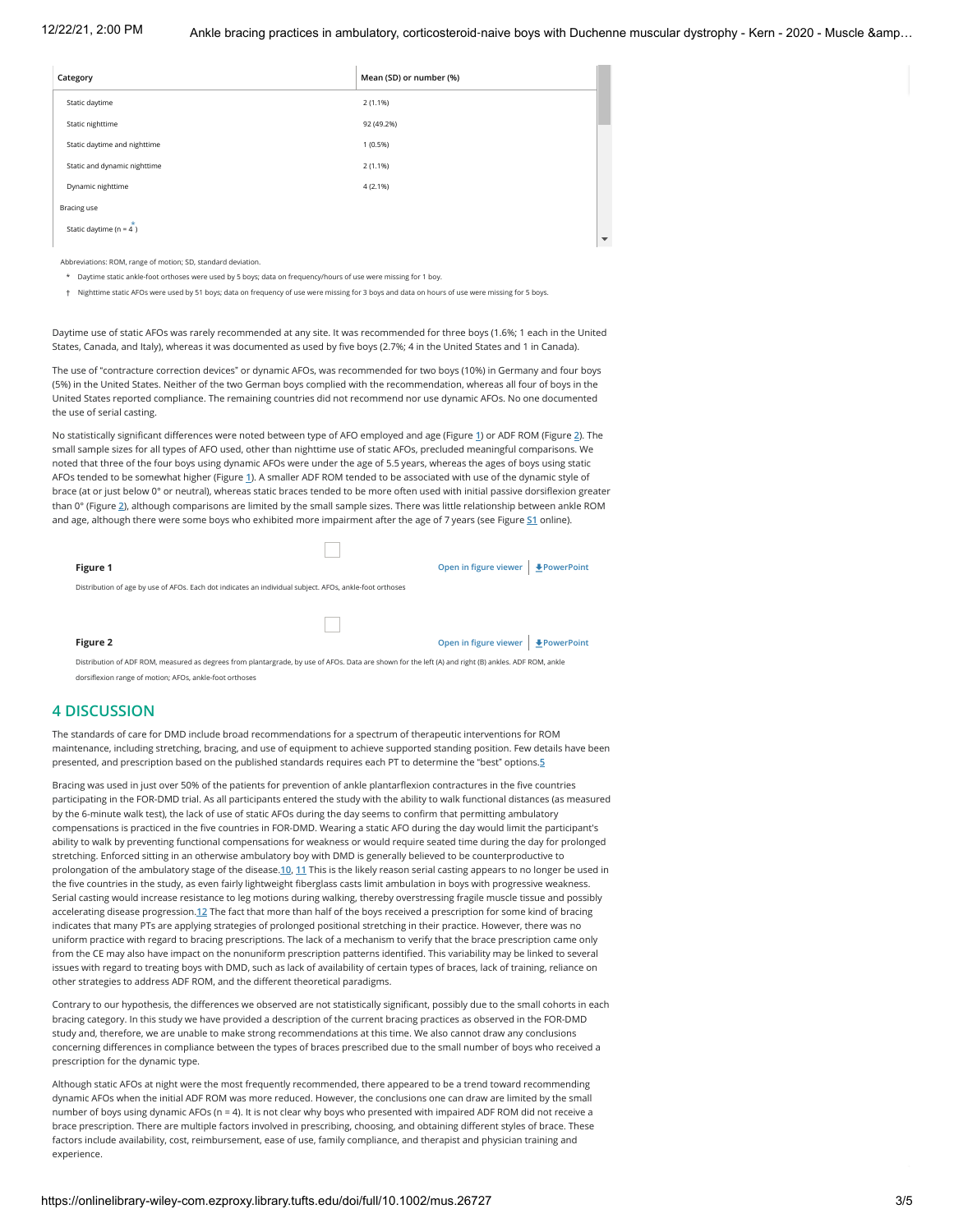12/22/21, 2:00 PM Ankle bracing practices in ambulatory, corticosteroid-naive boys with Duchenne muscular dystrophy - Kern - 2020 - Muscle &amp...

Prolonged positional stretching is one strategy to address ankle ROM management. Outpatient or school-based skilled physical therapy, home programs of manual or exercise-based stretching, and use of standing frames (devices that maintain a patient in static standing for a set period of time) are also used. Reporting on these strategies was included in the FOR-DMD assessments but was not included in this analysis as there was no standardization of skilled physical therapy treatments and no details on the selection and style of standing frames. Therefore, meaningful comparisons were not be possible.

Although these initial data have revealed variability in ROM intervention use in a large sample of young boys in the ambulatory stages of DMD, many more questions arisesuch as: (1) What are the main factors underlying the choice to recommend or not recommend bracing in the ambulant DMD boy? (2) Does bracing preserve ADF ROM? (3) Does preserving ADF ROM prolong ambulation? Evidence is still lacking for the effectiveness of prolonged positional stretching of the Achilles tendon and posterior calf structures in prolonging ambulation for boys with DMD. Evidence is also lacking for determination of the most efficacious interventions.

The present findings represent a starting point from which further studies of preservation of ADF ROM can proceed. As longitudinal data become available from the FOR-DMD study, we will assess the impact of different interventions on long-term ankle flexibility and walking. This information can guide best practice for PTs and physicians toward the most efficient strategies to support prolongation of ambulation. FOR-DMD is an interventional study with respect to corticosteroids, but is only observational with respect to ankle bracing, thus limiting our ability to draw conclusions regarding causal relationships involving the latter type of therapy. There may be variation due to different prescribing practices in each country, whether the care of the DMD patient was overseen by different types of physicians, and the level of independence of the PT in prescribing the intervention. Statistical methods for causal inference in observational studies may be useful in addressing these issues.**13** In addition, the fact that the boys were on one of three possible steroid regimens may have impacted the walking outcomes, which will be clarified in future longitudinal data from this study. Further studies looking at other stretching interventions and bracing would shed additional light and provide guidance on brace prescription and best practices.

PTs rely on their experience with braces to recommend styles. When prescribing for the DMD population, they would be best served by having a discussion about the child's current sleep schedule and any sleeping problems, as nighttime splinting must not interfere with sleep hygiene. In addition, if the PT is unfamiliar with dynamic brace styles and options available in their area, working with an experienced certified orthotist may prove fruitful to their practice. Our study represents a starting point for subsequent work to standardize care and institute best practices for the care of boys with DMD. The longitudinal data from the FOR-DMD study may also provide information concerning whether consistent, early use of ankle bracing impacts subsequent disability, as defined by walking measures. As we await the conclusion of the FOR-DMD trial, we recommend that PTs prescribe bracing that they believe would be best tolerated by the patient and additional stretching interventions to maintain ankle range of motion and support prolonged ambulation.

### **ACKNOWLEDGMENTS**

The authors acknowledge the patient and family organizations, including Action Duchenne, Muscular Dystrophy UK, Muscular Dystrophy Canada, and the Benni & Co/Parent Project, for their promotion of our study. The FOR-DMD Steering Committee and the study site investigators are members of the Muscle Study Group. The content is solely the responsibility of the authors and does not necessarily represent the official views of the National Institutes of Health.

### **CONFLICTS OF INTEREST**

The authors declare no potential conflicts of interest.

## **ETHICAL PUBLICATION STATEMENT**

We confirm that we have read the Journal's position on issues involved in ethical publication and affirm that this report is consistent with those guidelines.

**Supporting Information**

| Filename                    | Description                                                                                                         |
|-----------------------------|---------------------------------------------------------------------------------------------------------------------|
| mus26727-sup-0001-          | FIGURE S1 Associations between age and ankle dorsiflexion ROM for the left and right limbs. The color of each point |
| FigureS1.docx               | indicates the type(s) of AFOs used. Abbreviations: AFOs, ankle-foot orthoses: ROM, range of motion.                 |
| Word 2007 document, 38.3 KB |                                                                                                                     |

#### **REFERENCES**

| 1 Kinali M, Main M, Eliahoo J, et al. Predictive factors for the development of scoliosis in Duchenne muscular dystrophy. Eur J Paediatr<br>Neurol. 2007: 11: 160-166.<br>Crossref   CAS   PubMed   Web of Science®   Google Scholar   Find It@Tufts                                                                             |  |  |
|----------------------------------------------------------------------------------------------------------------------------------------------------------------------------------------------------------------------------------------------------------------------------------------------------------------------------------|--|--|
| 2 Zanotelli E. Predicting the loss of ambulation in Duchenne muscular dystrophy. Arg Neuropsiguiatr. 2014; 72: 1-2.<br>Crossref   PubMed   Web of Science®   Google Scholar   Find It@Tufts                                                                                                                                      |  |  |
| 3: 3-3- Sutherland DH, Olsen R, Cooper L, et al. The pathomechanics of gait in Duchenne muscular dystrophy. Dev Med Child Neurol. 1981; 23: 3-<br>22.<br>Wiley Online Library   CAS   PubMed   Web of Science®   Google Scholar   Find It@Tufts                                                                                  |  |  |
| 4 Birnkrant D, Bushby K, Bann CM, et al. Diagnosis and management of Duchenne muscular dystrophy, part 1: diagnosis, and<br>neuromuscular, rehabilitation, endocrine, and gastrointestinal and nutritional management. Lancet Neurol. 2018; 17: 251-267.<br>Crossref   PubMed   Web of Science®   Google Scholar   Find It@Tufts |  |  |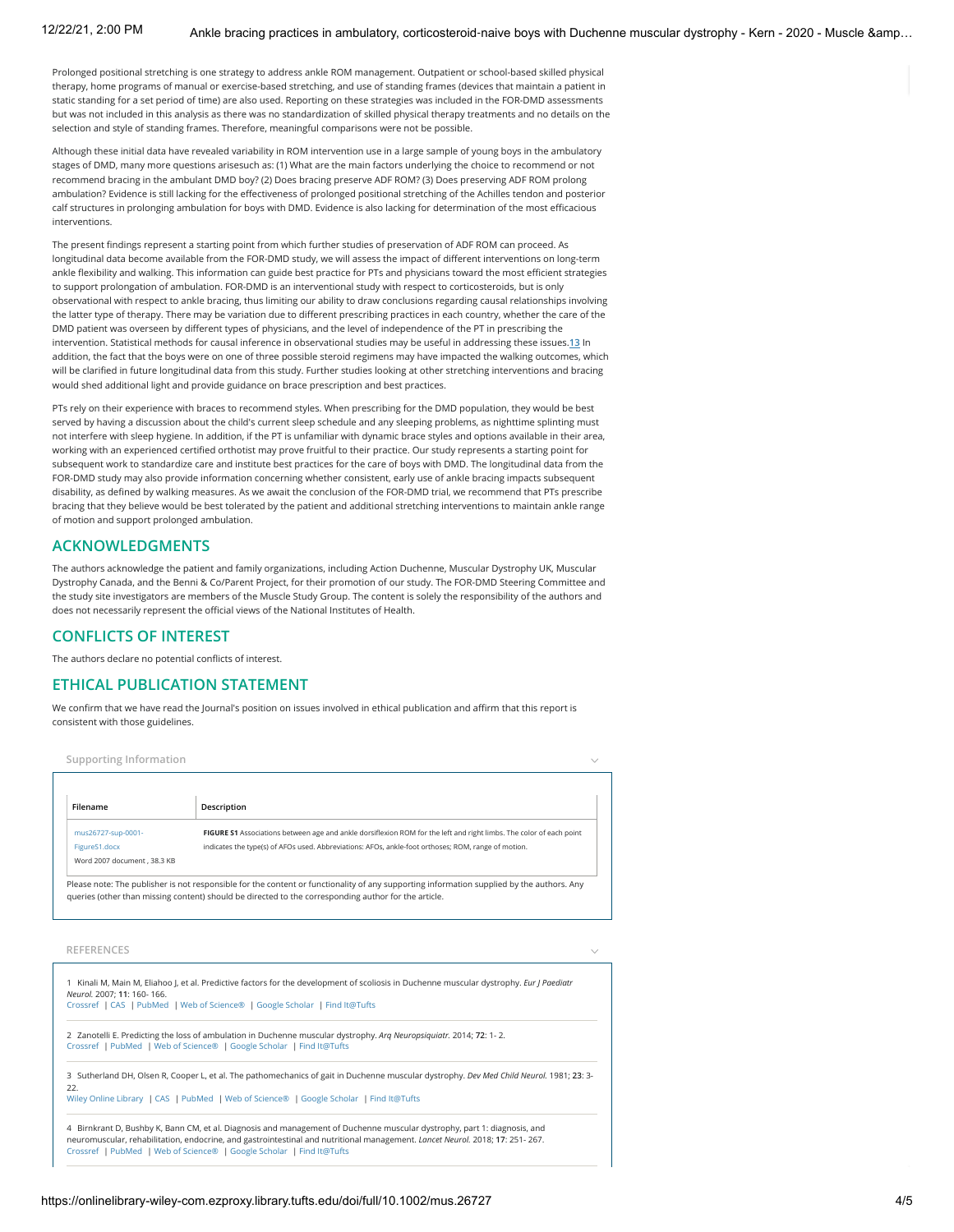| 5 Bushby K, Finkel R, Birnkrant DJ, et al. Diagnosis and management of Duchenne muscular dystrophy, part 2: Implementation of<br>multidisciplinary care. Lancet Neurol. 2010; 9: 177-189.<br>Crossref   CAS   PubMed   Web of Science®   Google Scholar   Find It@Tufts                                                                       |  |  |  |  |
|-----------------------------------------------------------------------------------------------------------------------------------------------------------------------------------------------------------------------------------------------------------------------------------------------------------------------------------------------|--|--|--|--|
| 6 Guglieri M, Bushby K, McDermott MP, et al. Developing standardized corticosteroid treatment for Duchenne muscular dystrophy.<br>Contemp Clin Trials. 2017; 58: 34- 39.<br>Crossref   PubMed   Web of Science®   Google Scholar   Find It@Tufts                                                                                              |  |  |  |  |
| 7 Mayhew AG, Cano SJ, Scott E, et al. and the North Star Clinical Network for Neuromuscular Disease. Detecting meaningful change using<br>the North Star Ambulatory Assessment in Duchenne muscular dystrophy. Dev Med Child Neurol. 2013; 55: 1046-1052.<br>Wiley Online Library   PubMed   Web of Science®   Google Scholar   Find It@Tufts |  |  |  |  |
| 8 McDonald CM, Henricson EK, Abresch RT, et al. The 6-minute walk test and other endpoints in Duchenne muscular dystrophy:<br>longitudinal natural history observations over 48 weeks from a multicenter study. Muscle Nerve. 2013; 48: 343-356.<br>Wiley Online Library   PubMed   Web of Science®   Google Scholar   Find It@Tufts          |  |  |  |  |
| 9 Soucie JM, Wang C, Forsyth A, et al. Range of motion measurements: reference values and a database for comparison studies.<br>Haemophilia. 2011; 17: 500- 507.<br>Wiley Online Library   CAS   PubMed   Web of Science®   Google Scholar   Find It@Tufts                                                                                    |  |  |  |  |
| 10 Jansen M, de Groot LJ, van Alfen N, Geurts A. Physical training in boys with Duchenne muscular dystrophy: the protocol of the No Use is<br>Disuse study. BMC Pediatr. 2010; 10: 55.<br>Crossref   PubMed   Web of Science®   Google Scholar   Find It@Tufts                                                                                |  |  |  |  |
| 11 Case LE, Apkon SD, Eagle M, et al. Rehabilitation management of the patient with Duchenne muscular dystrophy. Pediatrics. 2018;<br>142(suppl 2): S17- S33.<br>Crossref   PubMed   Web of Science®   Google Scholar   Find It@Tufts                                                                                                         |  |  |  |  |
| 12 Glanzman AM, Flickinger JM, Dholakia KH, Bonnemann CG, Finkel RS. Serial casting for the management of ankle contracture in<br>Duchenne muscular dystrophy. Pediatr Phys Ther. 2011; 23: 275- 279.<br>Crossref   PubMed   Web of Science®   Google Scholar   Find It@Tufts                                                                 |  |  |  |  |
| 13 Imbens GW, Rubin DB. Causal Inference for Statistics, Social, and Biomedical Sciences: An Introduction. New York, NY: Cambridge University<br>Press; 2015.<br>Crossref   Google Scholar   Find It@Tufts                                                                                                                                    |  |  |  |  |

About Wiley Online Library **[Privacy Policy](https://www-wiley-com.ezproxy.library.tufts.edu/privacy) [Terms of Use](https://onlinelibrary-wiley-com.ezproxy.library.tufts.edu/terms-and-conditions) [Cookies](https://onlinelibrary-wiley-com.ezproxy.library.tufts.edu/cookies) [Accessibility](https://onlinelibrary-wiley-com.ezproxy.library.tufts.edu/accessibility) [Publishing Policies](https://onlinelibrary-wiley-com.ezproxy.library.tufts.edu/publishing-policies)**

**[Training and Support](https://www-wiley-com.ezproxy.library.tufts.edu/customer-success/wiley-online-library-training-hub) [DMCA & Reporting Piracy](https://onlinelibrary-wiley-com.ezproxy.library.tufts.edu/dmca-notification-policy)**

Help & Support **[Contact Us](https://hub-wiley-com.ezproxy.library.tufts.edu/community/support/onlinelibrary)**

Opportunities **[Subscription Agents](https://onlinelibrary-wiley-com.ezproxy.library.tufts.edu/agents) [Advertisers & Corporate Partners](https://onlinelibrary-wiley-com.ezproxy.library.tufts.edu/advertisers)** Connect with Wiley **[The Wiley Network](https://www-wiley-com.ezproxy.library.tufts.edu/network) [Wiley Press Room](https://newsroom-wiley-com.ezproxy.library.tufts.edu/)**

Copyright © 1999-2021 [John Wiley & Sons, Inc.](https://www-wiley-com.ezproxy.library.tufts.edu/) All rights reserved

[Download](https://onlinelibrary-wiley-com.ezproxy.library.tufts.edu/doi/pdf/10.1002/mus.26727) PDF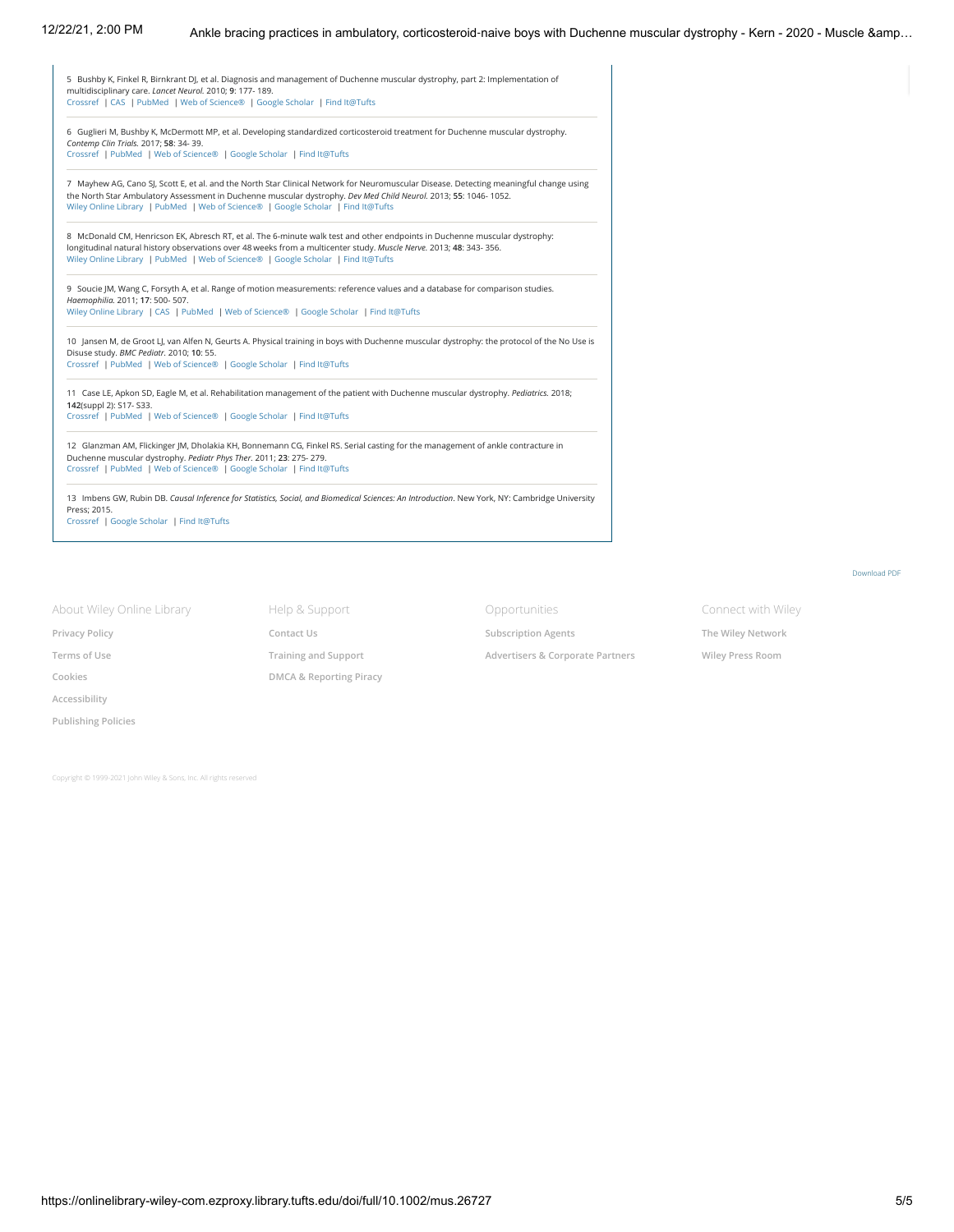# Table 1 (full view)

| Full Table 1                         |                         |  |  |  |
|--------------------------------------|-------------------------|--|--|--|
| Category                             | Mean (SD) or number (%) |  |  |  |
| Age (years)                          | 5.9(1.0)                |  |  |  |
| Degrees of ROM of ankle dorsiflexion |                         |  |  |  |
| Left                                 | 5.6(9.1)                |  |  |  |
| Right                                | 5.7(9.4)                |  |  |  |
| Bracing recommendation               |                         |  |  |  |
| None                                 | 86 (46.0%)              |  |  |  |
| Static daytime                       | 2(1.1%)                 |  |  |  |
| Static nighttime                     | 92 (49.2%)              |  |  |  |
| Static daytime and nighttime         | 1(0.5%)                 |  |  |  |
| Static and dynamic nighttime         | 2(1.1%)                 |  |  |  |
| Dynamic nighttime                    | 4(2.1%)                 |  |  |  |
| Bracing use                          |                         |  |  |  |
| Static daytime ( $n = 4*$ )          |                         |  |  |  |
| Days/week                            | 6.0(1.2)                |  |  |  |
| Hours/week                           | 17.8 (21.5)             |  |  |  |
| Static nighttime                     |                         |  |  |  |
| Days/week (n = 48t)                  | 6.4(1.4)                |  |  |  |
| Hours/week (n = 46t)                 | 42.4 (28.0)             |  |  |  |
| Dynamic nighttime (n = 4)            |                         |  |  |  |
| Days/week                            | 7.0(0.0)                |  |  |  |
| Hours/week                           | 45.3 (17.2)             |  |  |  |

**Muscle and Nerve, Volume: 61, Issue: 1, Pages: 52-57, First published: 06 October 2019, DOI: (10.1002/mus.26727)**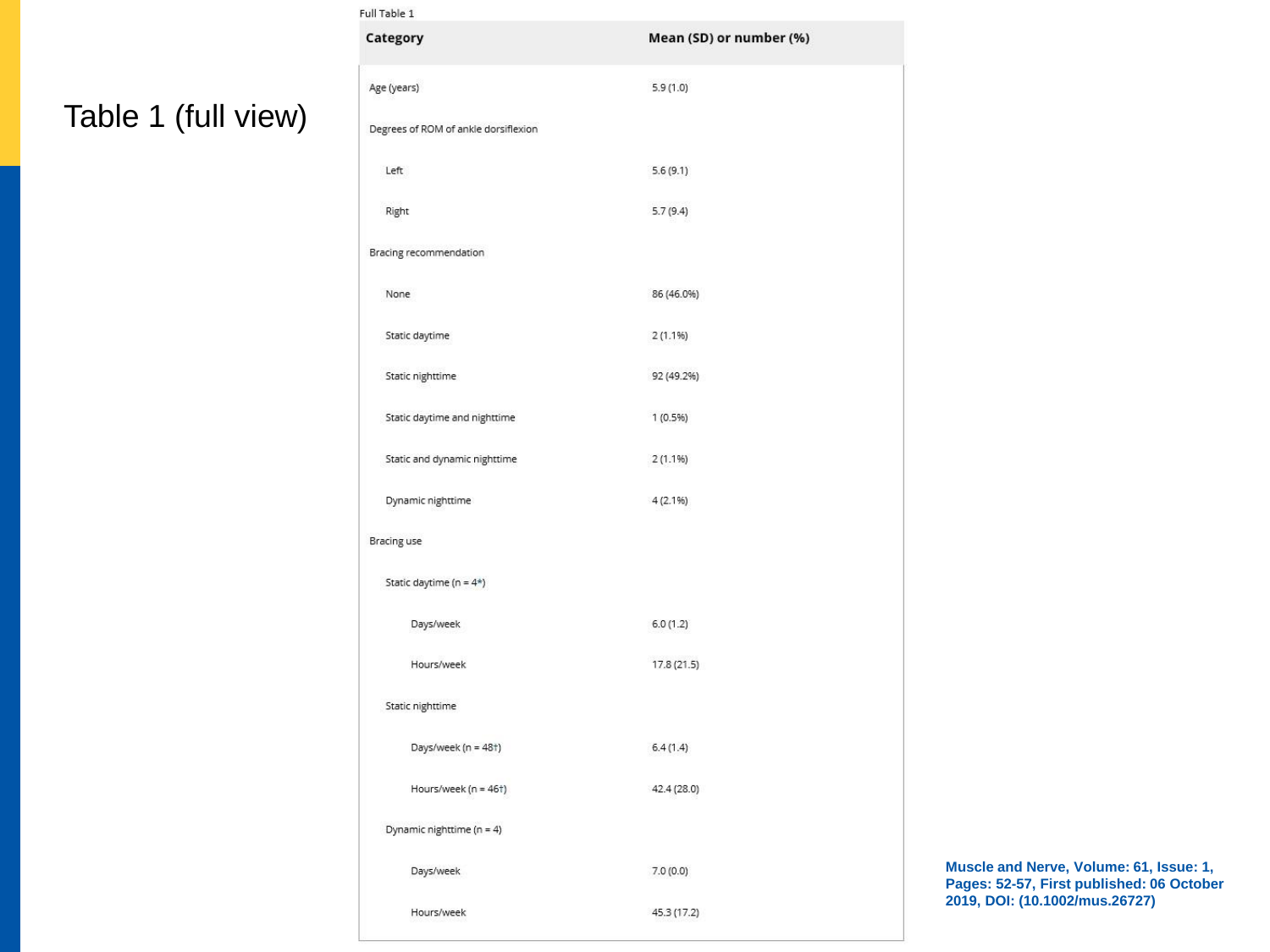Figure 1 $8 7 -$ Age (years) 6  $5 \ensuremath{\mathsf{4}}$ Dynamic<br>Night<br>(N = 3) Dynamic+<br>Static None<br>( $N = 130$ ) Static Static Static Day<br>( $N = 3$ ) Night<br>( $N = 48$ ) Day+ Night Night  $(N = 2)$  $(N = 1)$ **AFO Use** 

**Muscle and Nerve, Volume: 61, Issue: 1, Pages: 52-57, First published: 06 October 2019, DOI: (10.1002/mus.26727)**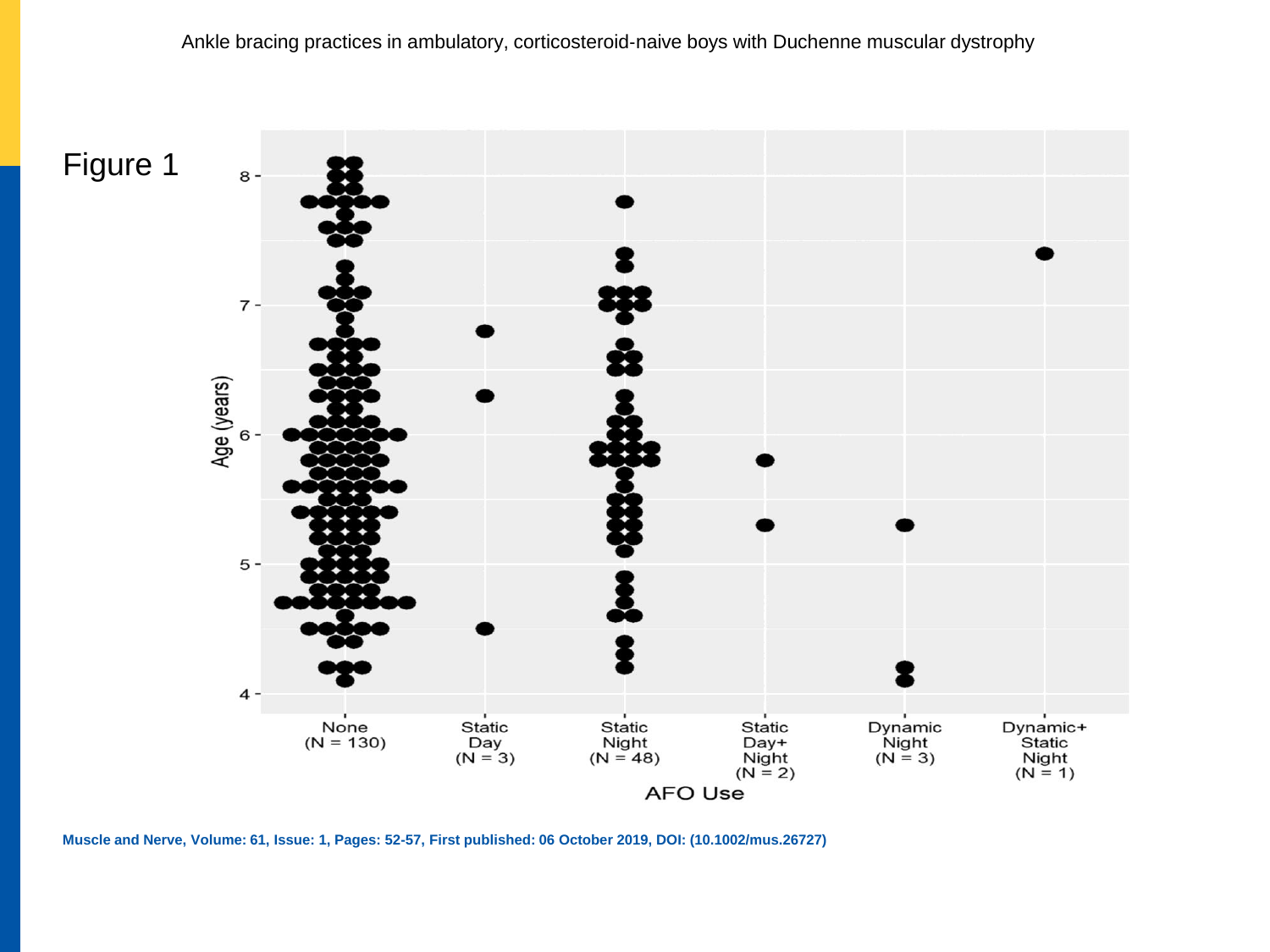

**Muscle and Nerve, Volume: 61, Issue: 1, Pages: 52-57, First published: 06 October 2019, DOI: (10.1002/mus.26727)**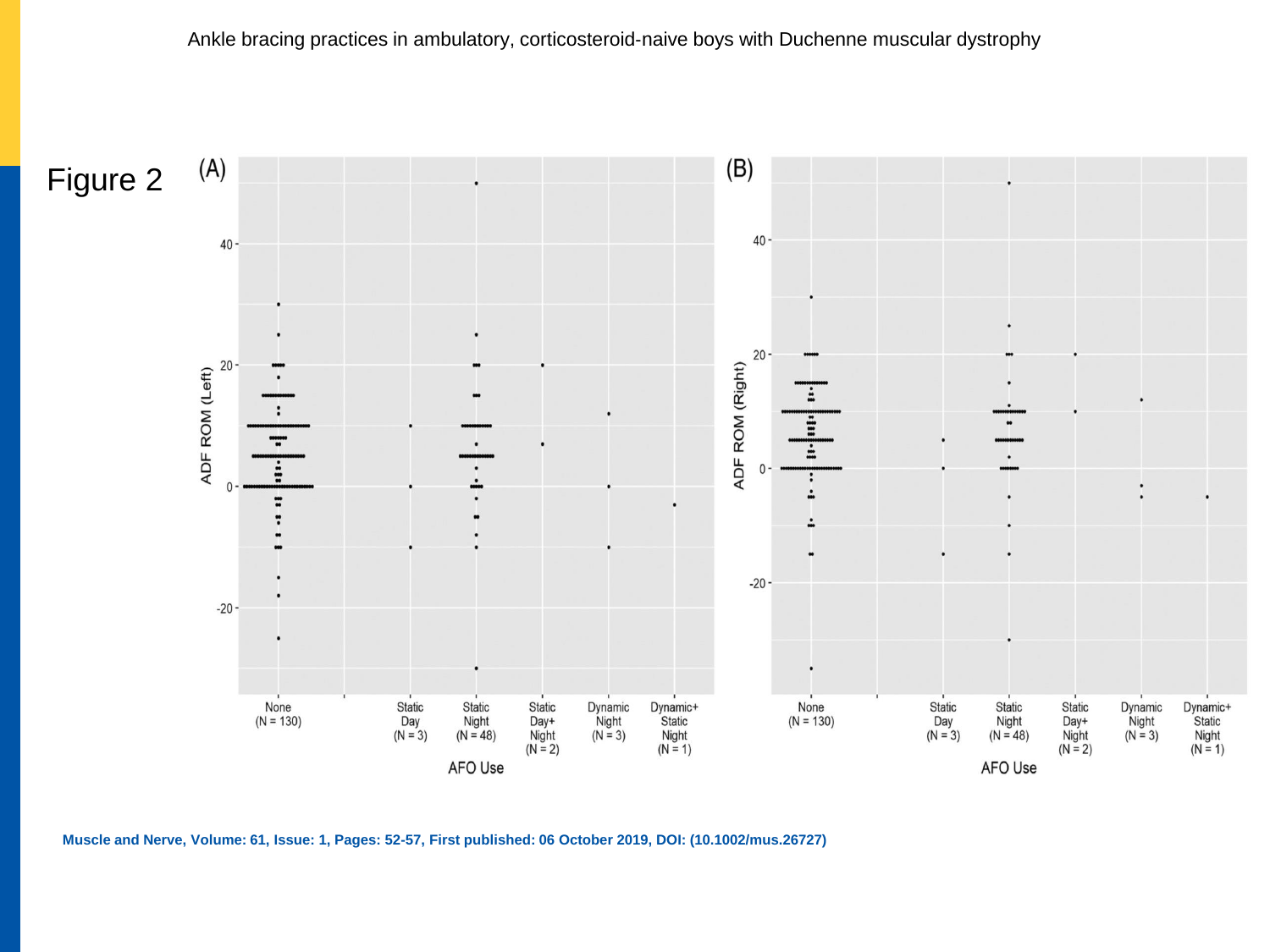Figure S1(LEFT). Associations between age and ankle dorsiflexion range of motion (ROM) for the left and right limbs. The color of each point indicates the type(s) of AFO used.